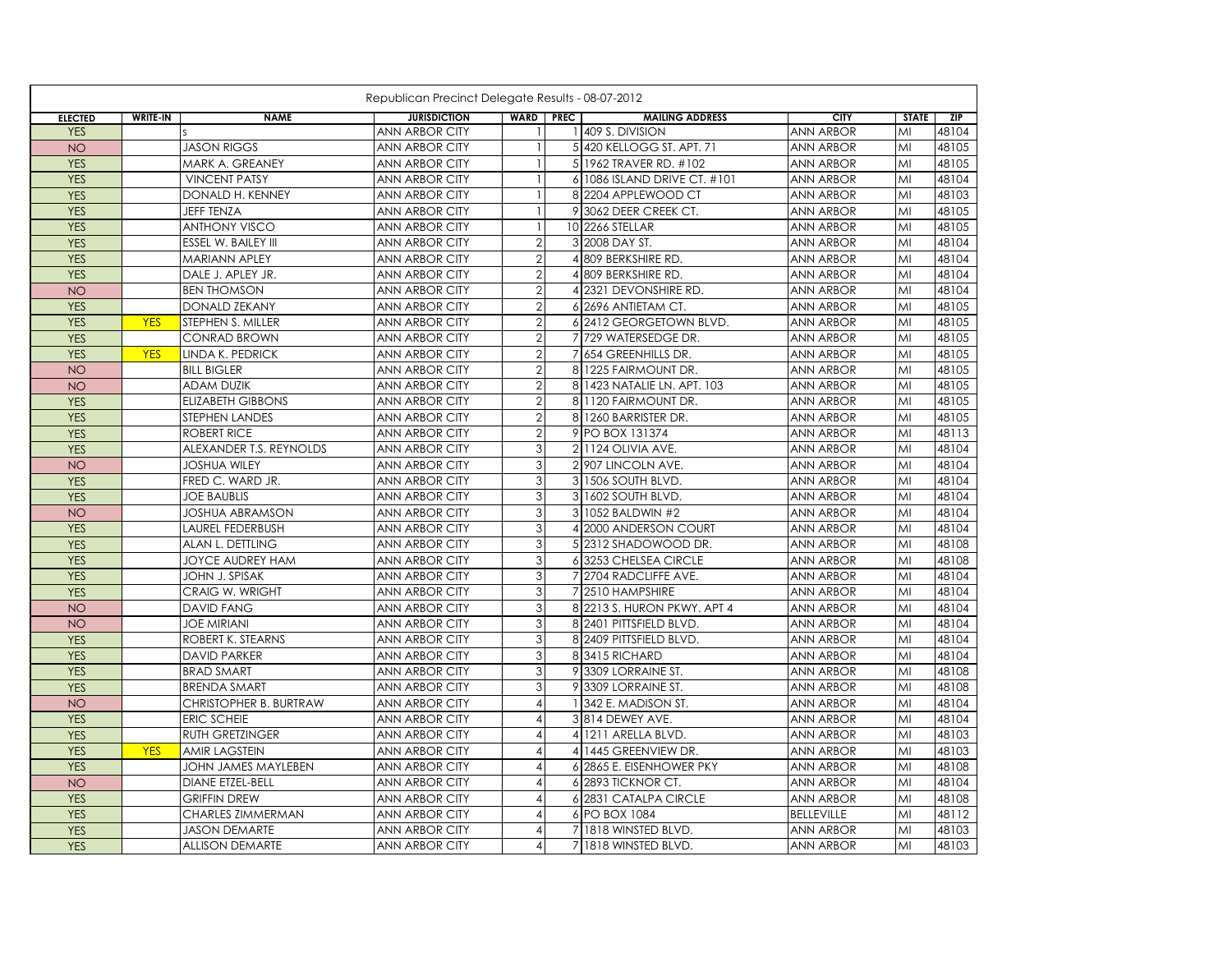|                |                 |                               | Republican Precinct Delegate Results - 08-07-2012 |                  |                               |                   |              |       |
|----------------|-----------------|-------------------------------|---------------------------------------------------|------------------|-------------------------------|-------------------|--------------|-------|
| <b>ELECTED</b> | <b>WRITE-IN</b> | <b>NAME</b>                   | <b>JURISDICTION</b>                               | <b>WARD PREC</b> | <b>MAILING ADDRESS</b>        | <b>CITY</b>       | <b>STATE</b> | ZIP   |
| <b>YES</b>     |                 | SANDRA L. DELINE              | <b>ANN ARBOR CITY</b>                             | $\overline{4}$   | 7 1801 CORONADA ST.           | <b>ANN ARBOR</b>  | MI           | 48103 |
| <b>YES</b>     |                 | <b>JOHN R. BROOKES</b>        | <b>ANN ARBOR CITY</b>                             | $\overline{4}$   | 8 660 HIDDEN VALLEY CLUB DR.  | <b>ANN ARBOR</b>  | MI           | 48104 |
| <b>YES</b>     |                 | JAMES WREN JR.                | <b>ANN ARBOR CITY</b>                             | $\overline{4}$   | 8 365 ROLLING MEADOW DR.      | <b>ANN ARBOR</b>  | MI           | 48103 |
| <b>YES</b>     |                 | <b>DONNA SHUBIN</b>           | <b>ANN ARBOR CITY</b>                             | $\overline{4}$   | 9 2095 CHAUCER DR.            | <b>ANN ARBOR</b>  | MI           | 48103 |
| <b>NO</b>      |                 | STUART SANDLER                | ANN ARBOR CITY                                    | $\overline{4}$   | 9 1356 BROOKFIELD DR.         | <b>ANN ARBOR</b>  | MI           | 48103 |
| <b>YES</b>     |                 | JOE HOOD                      | ANN ARBOR CITY                                    | $\overline{4}$   | 9 2079 S. 7TH STREET          | <b>ANN ARBOR</b>  | MI           | 48103 |
| <b>NO</b>      |                 | <b>WILLIAM ALARCON</b>        | ANN ARBOR CITY                                    | $\overline{4}$   | 9 2926 SIGNATURE BLVD.        | <b>ANN ARBOR</b>  | MI           | 48103 |
| <b>YES</b>     |                 | TERRY M. LINDEN               | ANN ARBOR CITY                                    | $\overline{4}$   | 9 PO BOX 1961                 | <b>ANN ARBOR</b>  | MI           | 48106 |
| <b>NO</b>      |                 | <b>HEIDI PHILLIPS</b>         | ANN ARBOR CITY                                    | 5                | 2 512 W. HOOVER #6            | <b>ANN ARBOR</b>  | MI           | 48103 |
| <b>NO</b>      |                 | ADAM DE ANGELI                | <b>ANN ARBOR CITY</b>                             | 5                | 2 1007 MYRON CT.              | <b>ANN ARBOR</b>  | MI           | 48103 |
| <b>YES</b>     |                 | <b>CHRISTINE JONES</b>        | <b>ANN ARBOR CITY</b>                             | 5                | 2 443 4TH ST.                 | <b>ANN ARBOR</b>  | MI           | 48103 |
| <b>YES</b>     |                 | <b>WILLIAM SPRENTALL</b>      | <b>ANN ARBOR CITY</b>                             | 5                | 3 600 W. HURON ST. #419       | <b>ANN ARBOR</b>  | MI           | 48103 |
| <b>YES</b>     |                 | ANNE C. CHERNEY               | ANN ARBOR CITY                                    | $\sqrt{5}$       | 4 1012 W. LIBERTY             | <b>ANN ARBOR</b>  | MI           | 48103 |
| <b>NO</b>      |                 | <b>HENRY HERSKOVITZ</b>       | <b>ANN ARBOR CITY</b>                             | 5                | 4 404 MARK HANNAH PLACE       | <b>ANN ARBOR</b>  | MI           | 48103 |
| <b>YES</b>     |                 | <b>THOMAS JAMES</b>           | <b>ANN ARBOR CITY</b>                             | $\sqrt{5}$       | 4 1215 W. WASHINGTON          | <b>ANN ARBOR</b>  | MI           | 48103 |
| <b>YES</b>     |                 | MICHAEL MIKLOSOVIC            | <b>ANN ARBOR CITY</b>                             | 5                | 5 529 CAROLINA AVE.           | <b>ANN ARBOR</b>  | MI           | 48103 |
| <b>YES</b>     |                 | MICHAEL TYLER STEWART         | ANN ARBOR CITY                                    | $\sqrt{5}$       | 7 2075 COMMERCE BLVD, APT 331 | <b>ANN ARBOR</b>  | MI           | 48103 |
| <b>YES</b>     |                 | <b>HARRIET PARSONS</b>        | ANN ARBOR CITY                                    | $\sqrt{5}$       | 8 295 MASON AVE.              | <b>ANN ARBOR</b>  | MI           | 48103 |
| <b>YES</b>     |                 | STEVEN J. GORMAN              | <b>ANN ARBOR CITY</b>                             | 5                | 8 3055 LAKEWOOD DR.           | <b>ANN ARBOR</b>  | MI           | 48103 |
| <b>YES</b>     |                 | STUART BERRY                  | ANN ARBOR CITY                                    | 5                | 9 2252 S. CIRCLE DR.          | ANN ARBOR         | MI           | 48103 |
| <b>YES</b>     |                 | <b>JACQUELINE DIGIOVANNI</b>  | <b>ANN ARBOR CITY</b>                             | 5                | 9 718 CARBECK DRIVE           | <b>ANN ARBOR</b>  | MI           | 48103 |
| <b>YES</b>     |                 | <b>JOHN FLOYD</b>             | <b>ANN ARBOR CITY</b>                             | 5                | 11 519 SUNSET RD.             | <b>ANN ARBOR</b>  | MI           | 48103 |
| <b>YES</b>     |                 | PAULETTE METOYER              | ANN ARBOR TWP.                                    |                  | 1 467 DHU VARREN RD.          | <b>ANN ARBOR</b>  | MI           | 48105 |
| <b>YES</b>     |                 | ROBERT L. BAIRD               | ANN ARBOR TWP.                                    |                  | 1 3990 THORNWOOD CT.          | <b>ANN ARBOR</b>  | MI           | 48105 |
| <b>YES</b>     |                 | RONALD WEISER                 | ANN ARBOR TWP.                                    |                  | 1855 COLLISTON RD.            | <b>ANN ARBOR</b>  | MI           | 48105 |
| <b>YES</b>     |                 | ERIC VAN DER WALDE            | ANN ARBOR TWP.                                    |                  | 2 1303 TOWSLEY LANE           | <b>ANN ARBOR</b>  | MI           | 48105 |
| <b>YES</b>     | <b>YES</b>      | <b>CONSTANCE HUNTER BELDA</b> | ANN ARBOR TWP.                                    |                  | 2 123 LAURIN DR.              | <b>ANN ARBOR</b>  | MI           | 48135 |
| <b>YES</b>     |                 | <b>SUSAN BAKKILA</b>          | AUGUSTA TWP.                                      |                  | 1 9729 PITMAN RD.             | YPSILANTI         | MI           | 48197 |
| <b>YES</b>     |                 | RICHARD DEITERING             | AUGUSTA TWP.                                      |                  | 3 13080 RAWSONVILLE           | <b>BELLEVILLE</b> | MI           | 48111 |
| <b>YES</b>     |                 | NEVEL OVERTON-SLACK           | AUGUSTA TWP.                                      |                  | 3 12721 WHITTAKER RD.         | <b>MILAN</b>      | MI           | 48160 |
| <b>YES</b>     |                 | <b>BRIAN SHELBY</b>           | AUGUSTA TWP.                                      |                  | 3 10121 BUNTON                | <b>WILLIS</b>     | MI           | 48191 |
| <b>YES</b>     |                 | MICHAEL MEEKS                 | <b>BRIDGEWATER TWP.</b>                           |                  | 1 13531 BEMIS RD.             | <b>MANCHESTER</b> | MI           | 48158 |
| <b>YES</b>     |                 | <b>WARREN MCARTHUR</b>        | <b>CHELSEA CITY</b>                               |                  | 1   115 E. SUMMIT ST.         | <b>CHELSEA</b>    | MI           | 48118 |
| <b>YES</b>     |                 | <b>CHRISTOPHER FELESKY</b>    | CHELSEA CITY                                      |                  | 2 537 N. MAIN ST.             | <b>CHELSEA</b>    | MI           | 48118 |
| <b>YES</b>     |                 | JAMES A. MONAGHAN             | CHELSEA CITY                                      |                  | 2 5825 SIBLEY RD.             | <b>CHELSEA</b>    | MI           | 48118 |
| <b>YES</b>     |                 | <b>DEBBIE MARTINEZ</b>        | <b>CITY OF MILAN</b>                              |                  | 1W 70 E. LEWIS AVE.           | <b>MILAN</b>      | MI           | 48160 |
| <b>YES</b>     |                 | <b>DANIEL KAPELA</b>          | DEXTER TWP.                                       |                  | 1 3686 INVERNESS ST.          | <b>DEXTER</b>     | MI           | 48130 |
| <b>YES</b>     |                 | <b>JOHN TAYLOR</b>            | DEXTER TWP.                                       |                  | 19146 HORSESHOE CT.           | <b>DEXTER</b>     | MI           | 48130 |
| <b>YES</b>     |                 | <b>DOUGLAS W. WRIGHT</b>      | DEXTER TWP.                                       |                  | 2 14426 N. LAKE RD.           | <b>GREGORY</b>    | MI           | 48137 |
| <b>YES</b>     |                 | <b>DEANNE HUNT</b>            | DEXTER TWP.                                       |                  | 2 12538 MCKINLEY HEIGHTS CT.  | <b>CHELSEA</b>    | MI           | 48118 |
| <b>YES</b>     |                 | SHERRY ADAIR                  | DEXTER TWP.                                       |                  | 2 13375 NOAH RD.              | <b>GREGORY</b>    | MI           | 48137 |
| <b>YES</b>     |                 | PAUL D. HEDDING               | DEXTER TWP.                                       |                  | 2 13724 EDGEWATER DR.         | <b>GREGORY</b>    | MI           | 48137 |
| <b>YES</b>     |                 | <b>BILL GAJEWSKI</b>          | DEXTER TWP.                                       |                  | 3 9820 STINCHFIELD WOODS RD.  | <b>PINCKNEY</b>   | MI           | 48169 |
| <b>NO</b>      |                 | MIKE SCHMITT                  | FREEDOM TWP.                                      |                  | 1 7940 ERNST RD.              | <b>MANCHESTER</b> | MI           | 48158 |
| <b>NO</b>      |                 | MARY JEAN SCHMITT             | FREEDOM TWP.                                      |                  | 1 7940 ERNST RD.              | <b>MANCHESTER</b> | MI           | 48158 |
| <b>YES</b>     |                 | JOHN C. HOCHSTETLER           | FREEDOM TWP.                                      |                  | 1 12800 PFAUSS                | <b>MANCHESTER</b> | MI           | 48158 |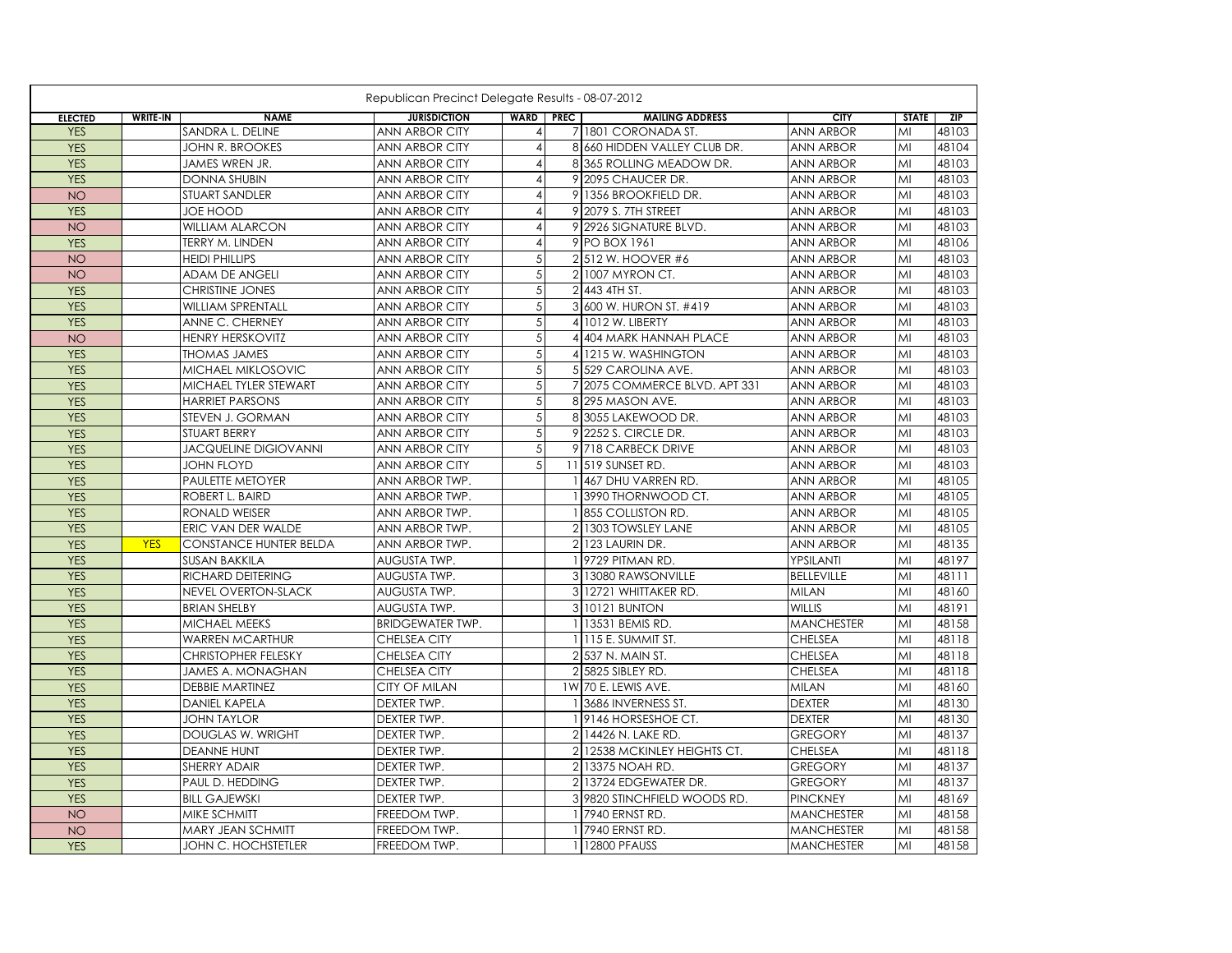|                     |                 |                           | Republican Precinct Delegate Results - 08-07-2012 |                  |                              |                      |              |       |
|---------------------|-----------------|---------------------------|---------------------------------------------------|------------------|------------------------------|----------------------|--------------|-------|
| <b>ELECTED</b>      | <b>WRITE-IN</b> | <b>NAME</b>               | <b>JURISDICTION</b>                               | <b>WARD PREC</b> | <b>MAILING ADDRESS</b>       | <b>CITY</b>          | <b>STATE</b> | ZIP   |
| <b>YES</b>          |                 | KENNY E. SILER            | FREEDOM TWP.                                      |                  | 13175 E. PLEASANT LAKE RD    | <b>MANCHESTER</b>    | MI           | 48158 |
| <b>YES</b>          |                 | MICHAEL J. DURUSSEL       | FREEDOM TWP.                                      |                  | 4682 ESCH RD.                | <b>MANCHESTER</b>    | MI           | 48158 |
| <b>YES</b>          |                 | <b>GREGORY J. MARQUIS</b> | LIMA TWP.                                         |                  | 8132 GINGKO WAY              | <b>DEXTER</b>        | MI           | 48130 |
| <b>YES</b>          |                 | <b>ROBERT DICK</b>        | LIMA TWP.                                         |                  | 736 S. FREER RD.             | <b>CHELSEA</b>       | MI           | 48118 |
| <b>YES</b>          |                 | <b>GERSHOM AVERY</b>      | LIMA TWP.                                         |                  | 9205 DEXTER CHELSEA RD.      | <b>DEXTER</b>        | MI           | 48130 |
| <b>NO</b>           |                 | KENNETH B. UNTERBRINK     | LIMA TWP.                                         |                  | 1 770 S. FREER               | <b>CHELSEA</b>       | MI           | 48118 |
| <b>YES</b>          |                 | <b>TERESA REYNHOUT</b>    | LIMA TWP.                                         |                  | 1 13431 TRINKLE RD.          | <b>CHELSEA</b>       | MI           | 48118 |
| <b>YES</b>          |                 | JEFFREY SIMCHAK           | LIMA TWP.                                         |                  | 1 2507 N. LIMA CENTER RD.    | <b>DEXTER</b>        | MI           | 48130 |
| <b>YES</b>          |                 | <b>DAVID SZYDLOWSKI</b>   | LIMA TWP.                                         |                  | 18519 HAWTHORN HILL          | <b>DEXTER</b>        | MI           | 48130 |
| <b>YES</b>          |                 | <b>THOMAS FREDERICK</b>   | LODI TWP.                                         | $\mathbf{1}$     | 5092 BETHEL CHURCH RD.       | <b>SALINE</b>        | MI           | 48176 |
| <b>YES</b>          |                 | <b>DIANE BRAGG</b>        | LODI TWP.                                         |                  | 4840 SALINE WATERWORKS RD.   | SALINE               | MI           | 48176 |
| <b>YES</b>          |                 | <b>WYCKHAM SEELIG</b>     | LODI TWP.                                         |                  | 2 2708 ASPEN CT.             | <b>ANN ARBOR</b>     | MI           | 48108 |
| <b>DISQUALIFIED</b> |                 | <b>KENT CHARLES HYNE</b>  | LODI TWP.                                         |                  | 2 4971 W. WATERS RD.         | <b>ANN ARBOR</b>     | AA           | 48103 |
| <b>YES</b>          |                 | <b>ROBERT CROWNER</b>     | LODI TWP.                                         |                  | 2 3719 MEADOW LN.            | SALINE               | MI           | 48176 |
| <b>YES</b>          |                 | <b>CHRISTINE CROWNER</b>  | LODI TWP.                                         |                  | 2 3719 MEADOW LN.            | <b>SALINE</b>        | MI           | 48176 |
| <b>YES</b>          | <b>YES</b>      | <b>KENT CHARLES HYNE</b>  | LODI TWP.                                         |                  | 3 4971 WATERS RD.            | <b>ANN ARBOR</b>     | MI           | 48103 |
| <b>YES</b>          |                 | <b>CRAIG A. MCGREGOR</b>  | LYNDON TWP.                                       |                  | 111434 BOYCE RD.             | <b>CHELSEA</b>       | MI           | 48118 |
| <b>YES</b>          |                 | <b>TJ SPENCER</b>         | LYNDON TWP.                                       |                  | 1398 SUGARLOAF LAKE RD.      | <b>CHELSEA</b>       | MI           | 48118 |
| <b>YES</b>          |                 | KATHY KEINATH             | LYNDON TWP.                                       |                  | 1 1245 BOYCE RD.             | <b>CHELSEA</b>       | MI           | 48118 |
| <b>YES</b>          |                 | <b>JOSEPH ROBERTS</b>     | LYNDON TWP.                                       |                  | 1 1149 BOYCE DR.             | <b>CHELSEA</b>       | MI           | 48118 |
| <b>YES</b>          |                 | <b>BENJAMIN DAHL</b>      | MANCHESTER TWP.                                   |                  | 1413 TERRITORIAL RD.         | <b>MANCHESTER</b>    | MI           | 48158 |
| <b>NO</b>           |                 | WENDY LINEWEAVER          | MANCHESTER TWP.                                   |                  | 1 320 RIVERSIDE DR. APT A    | <b>MANCHESTER</b>    | MI           | 48158 |
| <b>YES</b>          |                 | CASEY RUTHENBERG          | MANCHESTER TWP.                                   |                  | 1 305 RIVERBEND ST.          | <b>MANCHESTER</b>    | MI           | 48158 |
| <b>YES</b>          |                 | MATTHEW J. DONNELLON      | MANCHESTER TWP.                                   |                  | 305 BEAUFORT ST.             | <b>MANCHESTER</b>    | MI           | 48158 |
| <b>YES</b>          |                 | <b>JAMES C. SCHIEL</b>    | MANCHESTER TWP.                                   |                  | 2 7727 SHARON HOLLOW RD.     | <b>MANCHESTER</b>    | MI           | 48158 |
| <b>YES</b>          |                 | REBEKKAH M. PRATT         | MANCHESTER TWP.                                   |                  | 2 7727 SHARON HOLLOW RD      | <b>MANCHESTER</b>    | MI           | 48158 |
| <b>YES</b>          |                 | RANDAL ARMOUR             | MANCHESTER TWP.                                   |                  | 2 20630 BOWENS RD.           | <b>MANCHESTER</b>    | MI           | 48158 |
| <b>YES</b>          |                 | <b>LEN CHOCKLEY</b>       | NORTHFIELD TWP.                                   |                  | 2 2665 FIVE MILE RD.         | <b>SOUTH LYON</b>    | MI           | 48178 |
| <b>YES</b>          |                 | <b>JAMES J. SIMAKAS</b>   | NORTHFIELD TWP.                                   |                  | 2 7910 CARRIE LANE           | <b>SOUTH LYON</b>    | MI           | 48178 |
| <b>YES</b>          |                 | MARLENE CHOCKLEY          | NORTHFIELD TWP.                                   |                  | 2 2665 5 MILE RD.            | <b>SOUTH LYON</b>    | MI           | 47178 |
| <b>YES</b>          |                 | DAN SMITH                 | NORTHFIELD TWP.                                   |                  | 3 328 N. POINTE DR.          | <b>WHITMORE LAKE</b> | MI           | 48189 |
| <b>YES</b>          |                 | <b>WENDY DIGNAN</b>       | NORTHFIELD TWP.                                   |                  | 39210 HILLCREST RD.          | <b>WHITMORE LAKE</b> | MI           | 48189 |
| <b>YES</b>          |                 | KENNETH J. DIGNAN III     | NORTHFIELD TWP.                                   |                  | 39210 HILLCREST RD.          | <b>WHITMORE LAKE</b> | MI           | 48189 |
| <b>NO</b>           |                 | DEBRA A. MOZURKEWICH      | NORTHFIELD TWP.                                   |                  | 3 9345 HARBOR COVE CIR. #144 | <b>WHITMORE LAKE</b> | MI           | 48189 |
| <b>YES</b>          |                 | <b>KYLE ARON</b>          | PITTSFIELD TWP.                                   |                  | 1 1777 ADDINGTON             | <b>ANN ARBOR</b>     | MI           | 48108 |
| <b>YES</b>          |                 | <b>JAMES MAYLEBEN</b>     | PITTSFIELD TWP.                                   |                  | 13123 PLATT PLACE SOUTH      | YPSILANTI            | MI           | 48197 |
| <b>YES</b>          |                 | <b>TIMOTHY J. DAYNEY</b>  | PITTSFIELD TWP.                                   |                  | 2 2805 FOSTER                | <b>ANN ARBOR</b>     | MI           | 48108 |
| <b>YES</b>          |                 | PAUL LEAVITT              | PITTSFIELD TWP.                                   |                  | 2 2398 GRANT DR.             | <b>ANN ARBOR</b>     | MI           | 48108 |
| <b>NO</b>           |                 | <b>ROSS LEAVITT</b>       | PITTSFIELD TWP.                                   |                  | 2 2398 GRANT DR.             | <b>ANN ARBOR</b>     | MI           | 48108 |
| <b>NO</b>           |                 | <b>GINTAUTAS GASKA</b>    | PITTSFIELD TWP.                                   |                  | 3 4259 WOODSTREAM DR.        | YPSILANTI            | MI           | 48197 |
| <b>YES</b>          |                 | WARREN J. WHITNEY         | PITTSFIELD TWP.                                   |                  | 33308 CENTURY TRL            | YPSILANTI            | MI           | 48197 |
| <b>NO</b>           |                 | <b>JOHN BOISSY</b>        | PITTSFIELD TWP.                                   |                  | 3 3910 MAPLE DR.             | YPSILANTI            | MI           | 48197 |
| <b>NO</b>           |                 | <b>JAY MCNALLY</b>        | PITTSFIELD TWP.                                   |                  | 34019 WOODCREEK DR.          | YPSILANTI            | MI           | 48197 |
| <b>YES</b>          |                 | PETE WAGNER               | PITTSFIELD TWP.                                   |                  | 33202 HILLSIDE DR.           | YPSILANTI            | MI           | 48197 |
| <b>YES</b>          |                 | <b>GAYLE MCNALLY</b>      | PITTSFIELD TWP.                                   |                  | 3 4019 WOODCREEK DR.         | YPSILANTI            | MI           | 48197 |
| <b>NO</b>           |                 | ALEXANDRA EVELAND         | PITTSFIELD TWP.                                   |                  | 6 4780 TEXTILE RD.           | YPSILANTI            | MI           | 48197 |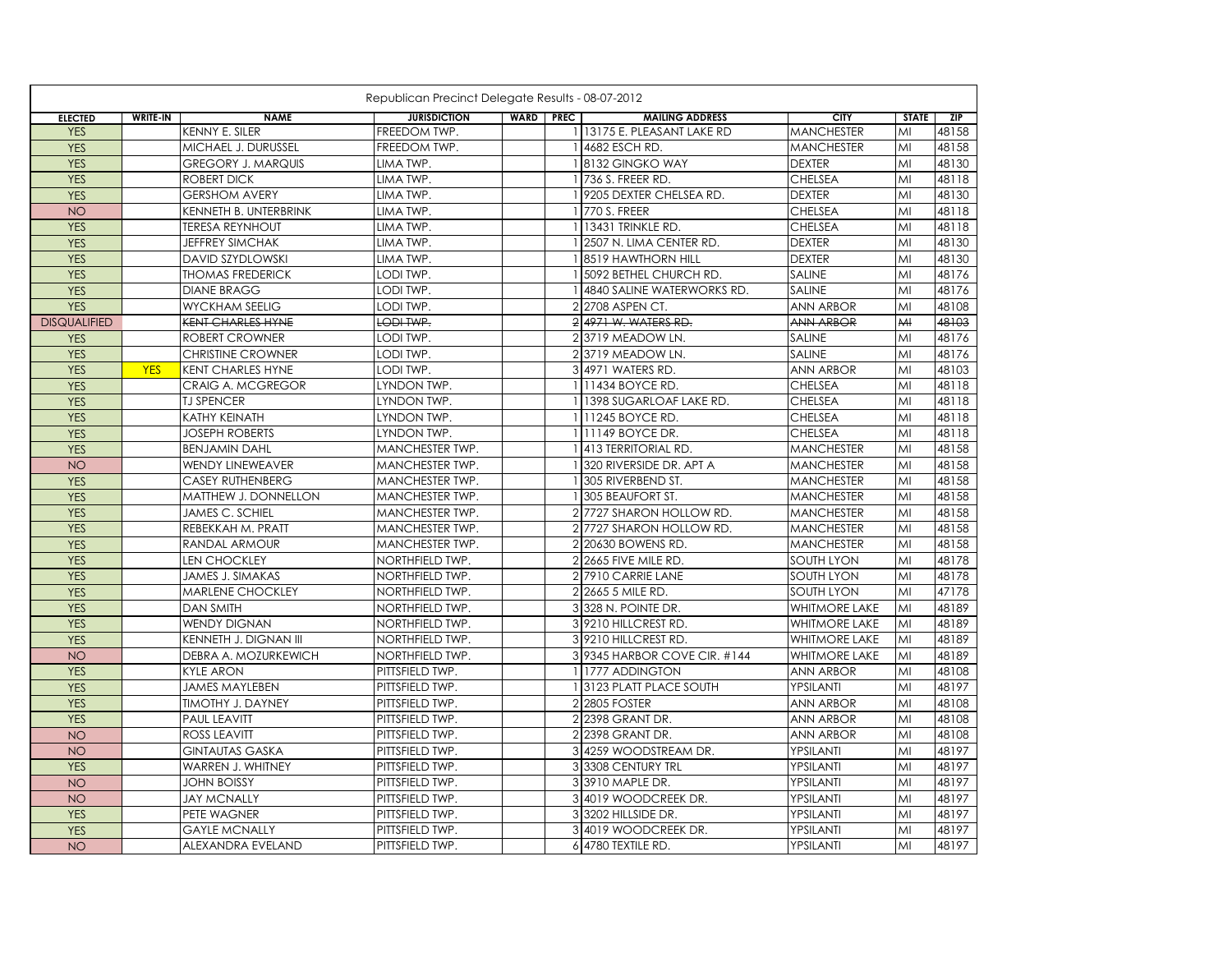|                | Republican Precinct Delegate Results - 08-07-2012 |                                                      |                     |  |                  |                           |                   |              |            |  |
|----------------|---------------------------------------------------|------------------------------------------------------|---------------------|--|------------------|---------------------------|-------------------|--------------|------------|--|
| <b>ELECTED</b> | <b>WRITE-IN</b>                                   | <b>NAME</b>                                          | <b>JURISDICTION</b> |  | <b>WARD PREC</b> | <b>MAILING ADDRESS</b>    | <b>CITY</b>       | <b>STATE</b> | <b>ZIP</b> |  |
| <b>NO</b>      |                                                   | <b>ERNEST FARGO</b>                                  | PITTSFIELD TWP.     |  |                  | 6 7355 CRANE RD.          | YPSILANTI         | MI           | 48197      |  |
| <b>YES</b>     |                                                   | <b>MARK MIKLOSOVIC</b>                               | PITTSFIELD TWP.     |  |                  | 6 5832 COTTONWOOD DR.     | YPSILANTI         | MI           | 48197      |  |
| <b>NO</b>      |                                                   | SHIRLEY A. FARGO                                     | PITTSFIELD TWP.     |  |                  | 6 7355 CRANE RD.          | YPSILANTI         | MI           | 48197      |  |
| <b>NO</b>      |                                                   | <b>DENISE MAGEWICK-SCHLOTZ</b>                       | PITTSFIELD TWP.     |  |                  | 6 6685 CRANE RD.          | YPSILANTI         | MI           | 48197      |  |
| <b>YES</b>     |                                                   | SANDRA WEATHERS                                      | PITTSFIELD TWP.     |  |                  | 6 4700 ASH COURT          | YPSILANTI         | MI           | 48197      |  |
| <b>YES</b>     |                                                   | JOHN D. ANDERSON                                     | PITTSFIELD TWP.     |  |                  | 7 1753 WEATHERSTONE DR.   | <b>ANN ARBOR</b>  | MI           | 48108      |  |
| <b>NO</b>      |                                                   | JARED BOOT - Moved out of<br>Jurisdiction 07/09/2012 | PITTSFIELD TWP.     |  |                  | 7 1198 PADDOCK PLACE #202 | ANN ARBOR         | MI           | 48108      |  |
| <b>YES</b>     |                                                   | STANLEY F. WATSON                                    | PITTSFIELD TWP.     |  |                  | 73756 BRIDLE PASS COURT   | <b>ANN ARBOR</b>  | MI           | 48108      |  |
| <b>YES</b>     |                                                   | <b>LIZZIE SHUBIN</b>                                 | PITTSFIELD TWP.     |  |                  | 7 1591 OAKFIELD DR.       | <b>ANN ARBOR</b>  | MI           | 48108      |  |
| <b>YES</b>     |                                                   | <b>TODD A. CARTER</b>                                | PITTSFIELD TWP.     |  |                  | 8 6156 GYERS MEADOW LN.   | <b>ANN ARBOR</b>  | MI           | 48108      |  |
| <b>YES</b>     |                                                   | <b>TIMOTHY L. AUSTIN</b>                             | PITTSFIELD TWP.     |  |                  | 8 9597 SECRETARIAT DR.    | <b>SALINE</b>     | MI           | 48176      |  |
| <b>YES</b>     |                                                   | <b>BOB BYKOWSKI</b>                                  | PITTSFIELD TWP.     |  |                  | 8 1242 W. BEMIS ROAD      | <b>SALINE</b>     | MI           | 48176      |  |
| <b>YES</b>     |                                                   | DAVID B. HOLDEN                                      | PITTSFIELD TWP.     |  |                  | 8 1278 WARNER CREEK DR.   | <b>SALINE</b>     | MI           | 48176      |  |
| <b>YES</b>     |                                                   | STEPHEN J. SZUMINSKI                                 | PITTSFIELD TWP.     |  |                  | 8 1443 WEDGEWOOD DR.      | <b>SALINE</b>     | MI           | 48176      |  |
| <b>NO</b>      |                                                   | <b>RAYE M. HOLDEN</b>                                | PITTSFIELD TWP.     |  |                  | 8 1278 WARNER CREEK DR.   | <b>SALINE</b>     | MI           | 48176      |  |
| <b>YES</b>     |                                                   | <b>JENNIFER HELMER</b>                               | PITTSFIELD TWP.     |  |                  | 8 7600 MOON RD.           | <b>SALINE</b>     | MI           | 48176      |  |
| <b>YES</b>     | <b>YES</b>                                        | <b>JAMES EDWARD HOOD</b>                             | PITTSFIELD TWP.     |  |                  | 9 1980 STONEBRIDGE RD.    | <b>ANN ARBOR</b>  | MI           | 48108      |  |
| <b>YES</b>     |                                                   | <b>JASON E. STANLEY</b>                              | PITTSFIELD TWP.     |  |                  | 10 4701 BRIDLE RUN APT 2C | YPSILANTI         | MI           | 48197      |  |
| <b>YES</b>     |                                                   | <b>DAVID TRENT</b>                                   | SALEM TWP.          |  |                  | 18448 STONEGATE DR.       | NORTHVILLE        | MI           | 48168      |  |
| <b>YES</b>     |                                                   | <b>LINDA HAMILTON</b>                                | SALEM TWP.          |  |                  | 1 6900 FIVE MILE          | <b>NORTHVILLE</b> | MI           | 48168      |  |
| <b>YES</b>     |                                                   | MARIE SHERRY                                         | SALEM TWP.          |  |                  | 1 7801 SALEM RD.          | NORTHVILLE        | MI           | 48168      |  |
| <b>YES</b>     |                                                   | <b>MARK HAMILTON</b>                                 | SALEM TWP.          |  |                  | 1 6900 FIVE MILE          | <b>NORTHVILLE</b> | MI           | 48168      |  |
| <b>YES</b>     |                                                   | <b>BONNIE CLARE COOK</b>                             | SALEM TWP.          |  |                  | 19085 WOODSIDE RD.        | <b>NORTHVILLE</b> | MI           | 48167      |  |
| <b>YES</b>     |                                                   | <b>GREGORY MILNE</b>                                 | SALEM TWP.          |  |                  | 2 58823 E. 8 MILE RD.     | <b>SOUTH LYON</b> | MI           | 48178      |  |
| <b>YES</b>     |                                                   | <b>GERALD N. WIGGINS</b>                             | SALEM TWP.          |  |                  | 2 9650 TOWER RD.          | <b>SOUTH LYON</b> | MI           | 48178      |  |
| <b>YES</b>     |                                                   | DIANE M. WIGGINS                                     | SALEM TWP.          |  |                  | 2 9650 TOWER RD.          | <b>SOUTH LYON</b> | MI           | 48178      |  |
| <b>YES</b>     |                                                   | <b>KATELIN MILNE</b>                                 | SALEM TWP.          |  |                  | 2 58823 E. 8 MILE RD.     | <b>SOUTH LYON</b> | MI           | 48178      |  |
| <b>YES</b>     |                                                   | ANAND S. MEHTA                                       | SALEM TWP.          |  |                  | 3 6565 SPRING MEADOW LN.  | PLYMOUTH          | MI           | 48170      |  |
| <b>YES</b>     |                                                   | ROLF ALEXIS                                          | <b>SALINE CITY</b>  |  |                  | 1 2615 HAWTHORNE WAY      | <b>SALINE</b>     | MI           | 48176      |  |
| <b>YES</b>     |                                                   | JOHN M. KOPINSKI                                     | <b>SALINE CITY</b>  |  |                  | 1 1998 WILDWOOD TRL.      | SALINE            | MI           | 48176      |  |
| <b>YES</b>     |                                                   | PAUL J. BEAUREGARD                                   | <b>SALINE CITY</b>  |  |                  | 1 348 COTTONWOOD LN.      | <b>SALINE</b>     | MI           | 48176      |  |
| <b>NO</b>      |                                                   | SAL RANDAZZO                                         | <b>SALINE CITY</b>  |  |                  | 2 640 HICKORY LANE        | SALINE            | MI           | 48176      |  |
| <b>YES</b>     |                                                   | <b>ALICIA PING</b>                                   | <b>SALINE CITY</b>  |  |                  | 2307 N. HARRIS            | <b>SALINE</b>     | MI           | 48176      |  |
| <b>YES</b>     |                                                   | JAN E. AUSTIN                                        | <b>SALINE CITY</b>  |  |                  | 2217 RUSSELL ST.          | <b>SALINE</b>     | MI           | 48176      |  |
| <b>NO</b>      |                                                   | SALVATORE RANDAZZO                                   | <b>SALINE CITY</b>  |  |                  | 2 640 HICKORY LANE        | <b>SALINE</b>     | MI           | 48176      |  |
| <b>YES</b>     |                                                   | <b>JUDY MCCOY</b>                                    | SALINE CITY         |  |                  | 2 239 HIGHLAND DR.        | <b>SALINE</b>     | MI           | 48176      |  |
| <b>YES</b>     |                                                   | CYNTHIA JEAN FOSDICK                                 | <b>SALINE CITY</b>  |  |                  | 2 437 LEXINGTON DR.       | <b>SALINE</b>     | MI           | 48176      |  |
| <b>YES</b>     |                                                   | ALFONSO JOHN CRUZ                                    | <b>SALINE CITY</b>  |  |                  | 3 307 PLEASANT RIDGE DR.  | <b>SALINE</b>     | MI           | 48176      |  |
| <b>YES</b>     |                                                   | <b>KIMBERLY LUCKETT</b>                              | SALINE CITY         |  |                  | 3 194 BURWYCK PARK DR.    | <b>SALINE</b>     | MI           | 48176      |  |
| <b>YES</b>     |                                                   | <b>BARB WILD</b>                                     | <b>SALINE CITY</b>  |  |                  | 31232 S. ANN ARBOR ST.    | <b>SALINE</b>     | MI           | 48176      |  |
| <b>YES</b>     |                                                   | <b>BOB WILD</b>                                      | <b>SALINE CITY</b>  |  |                  | 3 232 S. ANN ARBOR ST.    | <b>SALINE</b>     | MI           | 48176      |  |
| <b>YES</b>     |                                                   | JAMES C. FOX                                         | SCIO TWP.           |  |                  | 1 6896 WELLINGTON DR.     | <b>DEXTER</b>     | MI           | 48130      |  |
| <b>YES</b>     |                                                   | JEFFREY EARL LINDER                                  | SCIO TWP.           |  |                  | 1 8063 MAIN ST.           | <b>DEXTER</b>     | MI           | 48130      |  |
| <b>YES</b>     | <b>YES</b>                                        | DAVID B. RICHARD                                     | SCIO TWP.           |  |                  | 1 7650 ANN ARBOR ST.      | <b>DEXTER</b>     | MI           | 48130      |  |
| <b>YES</b>     |                                                   | WILLIAM M. GORDON                                    | SCIO TWP.           |  |                  | 3 4408 COREY CIRCLE       | <b>ANN ARBOR</b>  | MI           | 48103      |  |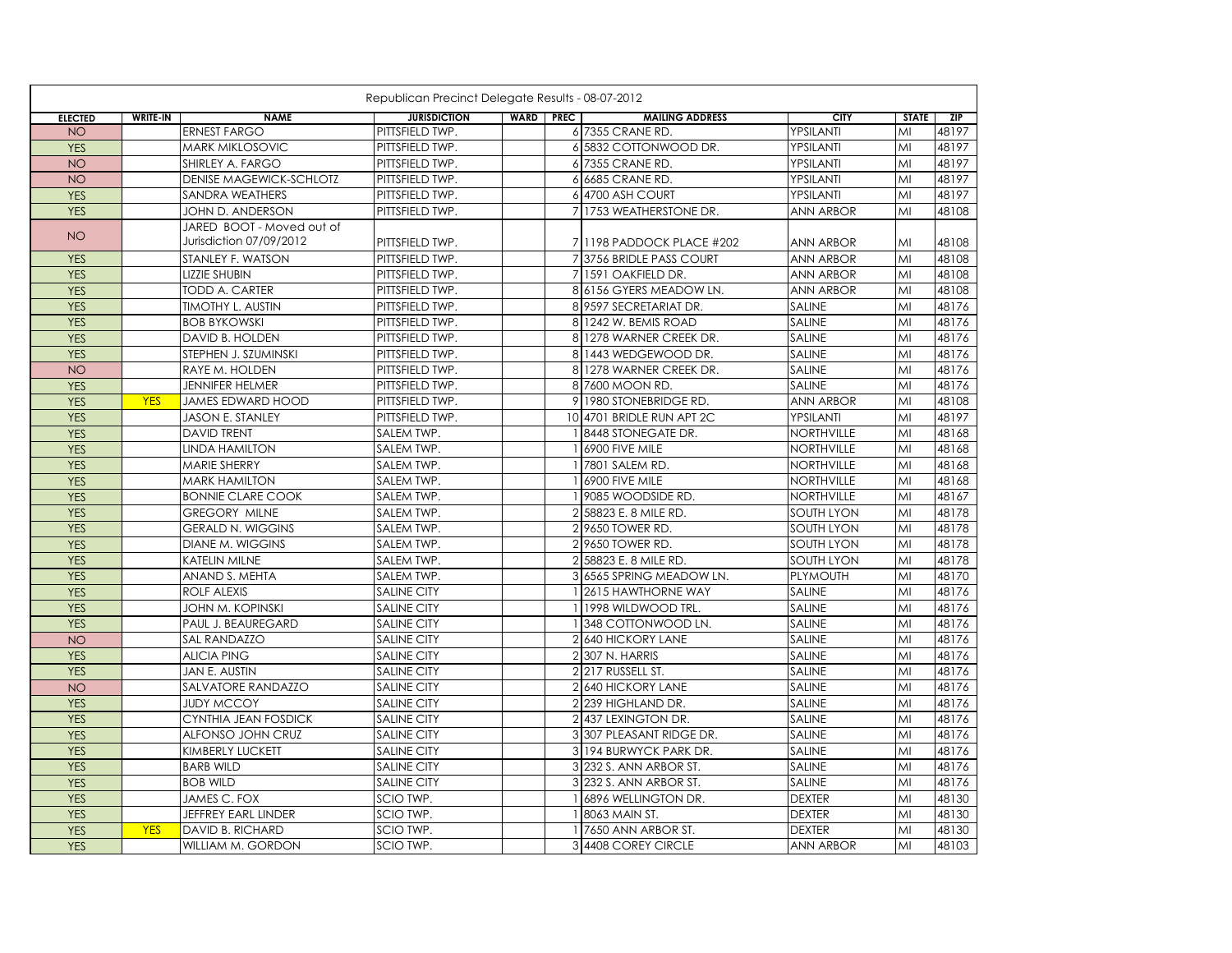|                |                 |                              | Republican Precinct Delegate Results - 08-07-2012 |                  |                               |                      |              |       |
|----------------|-----------------|------------------------------|---------------------------------------------------|------------------|-------------------------------|----------------------|--------------|-------|
| <b>ELECTED</b> | <b>WRITE-IN</b> | <b>NAME</b>                  | <b>JURISDICTION</b>                               | <b>WARD PREC</b> | <b>MAILING ADDRESS</b>        | <b>CITY</b>          | <b>STATE</b> | ZIP   |
| <b>YES</b>     |                 | <b>DOROTHY LYNN PHILLIPS</b> | SCIO TWP.                                         |                  | 3 3643 N. MAPLE RD.           | <b>ANN ARBOR</b>     | MI           | 48105 |
| <b>YES</b>     |                 | <b>MARK OUIMET</b>           | SCIO TWP.                                         |                  | 4 3502 RIVER PINES            | <b>ANN ARBOR</b>     | MI           | 48103 |
| <b>YES</b>     |                 | <b>DANIEL TYNER</b>          | SCIO TWP.                                         |                  | 4 3622 LAMPLIGHTER DR.        | ANN ARBOR            | MI           | 48103 |
| <b>YES</b>     |                 | <b>GERALD C. DOOLEY</b>      | SCIO TWP.                                         |                  | 4 4346 JONAS MARSH            | ANN ARBOR            | MI           | 48103 |
| <b>YES</b>     |                 | A. HAL DOTSON                | SCIO TWP.                                         |                  | 5 150 S. STAEBLER RD #884     | <b>ANN ARBOR</b>     | MI           | 48103 |
| <b>YES</b>     |                 | <b>JANICE HESSE</b>          | SCIO TWP.                                         |                  | 5 6655 JACKSON #151           | <b>ANN ARBOR</b>     | MI           | 48103 |
| <b>NO</b>      |                 | KENNETH WAYNE LINEWEAVER     | SCIO TWP.                                         |                  | 5 6655 JACKSON RD., #280      | <b>ANN ARBOR</b>     | MI           | 48103 |
| <b>YES</b>     |                 | <b>LISA GUBACI-ROOT</b>      | SCIO TWP.                                         |                  | 6 1173 GLEN CT.               | <b>ANN ARBOR</b>     | MI           | 48103 |
| <b>YES</b>     |                 | <b>STELIAN BIZGU</b>         | SCIO TWP.                                         |                  | 6 1463 STRIETER RD.           | <b>ANN ARBOR</b>     | MI           | 48103 |
| <b>YES</b>     |                 | MARIANA BIZGU                | SCIO TWP.                                         |                  | 6 1463 STRIETER RD.           | <b>ANN ARBOR</b>     | MI           | 48103 |
| <b>YES</b>     |                 | <b>LAWRENCE A. MURPHY</b>    | SCIO TWP.                                         |                  | 7 1176 BANDERA DR.            | <b>ANN ARBOR</b>     | MI           | 48103 |
| <b>YES</b>     |                 | MICHAEL DEAN                 | SCIO TWP.                                         |                  | 83658 WAGNER RIDGE CT.        | <b>ANN ARBOR</b>     | MI           | 48103 |
| <b>YES</b>     |                 | W. DAVID ADAMSON             | SCIO TWP.                                         |                  | 8 4596 COUNTRYSIDE CT.        | <b>ANN ARBOR</b>     | MI           | 48103 |
| <b>YES</b>     |                 | JOHN L. BOYLE                | SCIO TWP.                                         |                  | 8 PO BOX 1008                 | <b>ANN ARBOR</b>     | MI           | 48106 |
| <b>YES</b>     |                 | <b>LISA BECHTEL</b>          | SHARON TWP.                                       |                  | 18328 LEHMAN RD.              | <b>MANCHESTER</b>    | MI           | 48158 |
| <b>YES</b>     |                 | SETH DAVID BECHTEL           | SHARON TWP.                                       |                  | 18328 LEHMAN RD.              | <b>MANCHESTER</b>    | MI           | 48158 |
| <b>YES</b>     |                 | <b>ROBERT GUYSKY</b>         | SHARON TWP.                                       |                  | 17355 GRASS LAKE RD.          | <b>GRASS LAKE</b>    | MI           | 49240 |
| <b>YES</b>     |                 | <b>BEN COLMERY</b>           | SUPERIOR TWP.                                     |                  | 1 5171 ARBOR VALLEY           | <b>ANN ARBOR</b>     | MI           | 48105 |
| <b>YES</b>     |                 | <b>AMY KILBOURNE</b>         | SUPERIOR TWP.                                     |                  | 1 PO BOX 973319               | YPSILANTI            | MI           | 48197 |
| <b>YES</b>     |                 | <b>EDWARD POST</b>           | SUPERIOR TWP.                                     |                  | 1 PO BOX 973319               | YPSILANTI            | MI           | 48197 |
| <b>YES</b>     |                 | WILLIAM T. JARRATT           | SUPERIOR TWP.                                     |                  | 13472 CUMMINGS DR.            | <b>ANN ARBOR</b>     | MI           | 48105 |
| <b>YES</b>     |                 | <b>KEVIN JARDINE</b>         | SUPERIOR TWP.                                     | 4                | 1515 RIDGE RD. #74            | YPSILANTI            | MI           | 48198 |
| <b>YES</b>     |                 | <b>ROBERT STEELE</b>         | <b>SUPERIOR TWP.</b>                              |                  | 5 1865 SUPERIOR RD.           | YPSILANTI            | MI           | 48198 |
| <b>YES</b>     | <b>YES</b>      | <b>BELINDA SZMYTKE</b>       | SUPERIOR TWP.                                     |                  | 5 9980 JOY RD.                | <b>PLYMOUTH</b>      | MI           | 48170 |
| <b>YES</b>     |                 | <b>JOE MANLY</b>             | SYLVAN TWP.                                       |                  | 19735 DEERFIELD CT.           | <b>CHELSEA</b>       | MI           | 48118 |
| <b>YES</b>     |                 | CYNTHIA J. FISCHHABER        | SYLVAN TWP.                                       |                  | 20370 JERUSALEM               | <b>CHELSEA</b>       | MI           | 48118 |
| <b>YES</b>     |                 | <b>PATRICK ZIESKE</b>        | SYLVAN TWP.                                       |                  | 18799 BUSH RD.                | <b>CHELSEA</b>       | MI           | 48118 |
| <b>NO</b>      |                 | NOAH HERMANN                 | SYLVAN TWP.                                       |                  | 19739 DEERFIELD CT.           | <b>CHELSEA</b>       | MI           | 48118 |
| <b>YES</b>     |                 | JOHN D. POSEGAY              | SYLVAN TWP.                                       |                  | 1340 LIEBECK RD.              | <b>CHELSEA</b>       | MI           | 48118 |
| <b>YES</b>     |                 | CRISTINA M. MANLY            | SYLVAN TWP.                                       |                  | 19735 DEERFIELD CT.           | <b>CHELSEA</b>       | MI           | 48118 |
| <b>YES</b>     |                 | DAVID HERMANN                | SYLVAN TWP.                                       |                  | 19739 DEERFIELD CT.           | <b>CHELSEA</b>       | MI           | 48118 |
| <b>YES</b>     |                 | <b>DAVID NIELSEN</b>         | WEBSTER TWP.                                      |                  | 8000 APPLE CREEK DR.          | <b>WHITMORE LAKE</b> | MI           | 48189 |
| <b>YES</b>     |                 | CHARLES WILLIAM KAUFFMAN     | WEBSTER TWP.                                      |                  | 2 9669 HERMITAGE WAY          | <b>WHITMORE LAKE</b> | MI           | 48189 |
| <b>YES</b>     |                 | CLIFFORD L. BLOSSOM          | WEBSTER TWP.                                      | $\overline{2}$   | 6550 WALSH RD.                | <b>DEXTER</b>        | MI           | 48130 |
| <b>YES</b>     | <b>YES</b>      | <b>JOHN WESTMAN</b>          | WEBSTER TWP.                                      |                  | 28130 CHAMBERLIN RD.          | <b>DEXTER</b>        | MI           | 48130 |
| <b>YES</b>     | <b>YES</b>      | KARL V. FINK                 | WEBSTER TWP.                                      |                  | 2 7457 MAST RD.               | <b>ANN ARBOR</b>     | MI           | 48130 |
| <b>YES</b>     |                 | DENNIS J. LINDER             | WEBSTER TWP.                                      |                  | 34410 DEXTER-PINCKNEY RD.     | <b>DEXTER</b>        | MI           | 48130 |
| <b>YES</b>     |                 | PETER G. NOLIN               | YORK TWP.                                         |                  | 11500 CARPENTER RD.           | <b>MILAN</b>         | MI           | 48160 |
| <b>YES</b>     |                 | WILLIAM B. MC AFEE           | YORK TWP.                                         |                  | 9080 DORADO CT.               | <b>MILAN</b>         | MI           | 48160 |
| <b>YES</b>     |                 | <b>JOE ZURAWSKI</b>          | YORK TWP.                                         |                  | 12071 STONY CREEK RD.         | <b>MILAN</b>         | MI           | 48160 |
| <b>YES</b>     | <b>YES</b>      | ADAM DE ANGELI               | YORK TWP.                                         |                  | 1 11500 CARPENTER RD. #1      | <b>MILAN</b>         | MI           | 48160 |
| <b>YES</b>     |                 | ROSEMARY FOSDICK             | YORK TWP.                                         |                  | 2 705 BEMIS                   | SALINE               | MI           | 48176 |
| <b>YES</b>     |                 | ROSEMARY NIEDZIELA           | YORK TWP.                                         |                  | 2 800 W. WILLIS RD.           | SALINE               | MI           | 48176 |
| <b>YES</b>     |                 | KEITH BILBY                  | YORK TWP.                                         |                  | 2 9021 N. PHEASANT RIDGE LANE | SALINE               | MI           | 48176 |
| <b>YES</b>     |                 | HARRY E. FOSDICK             | YORK TWP.                                         | $\overline{2}$   | 705 W. BEMIS RD.              | SALINE               | MI           | 48176 |
| <b>YES</b>     |                 | <b>RICK OLSON</b>            | YORK TWP.                                         |                  | 2 525 JUDD ROAD               | <b>SALINE</b>        | MI           | 48176 |